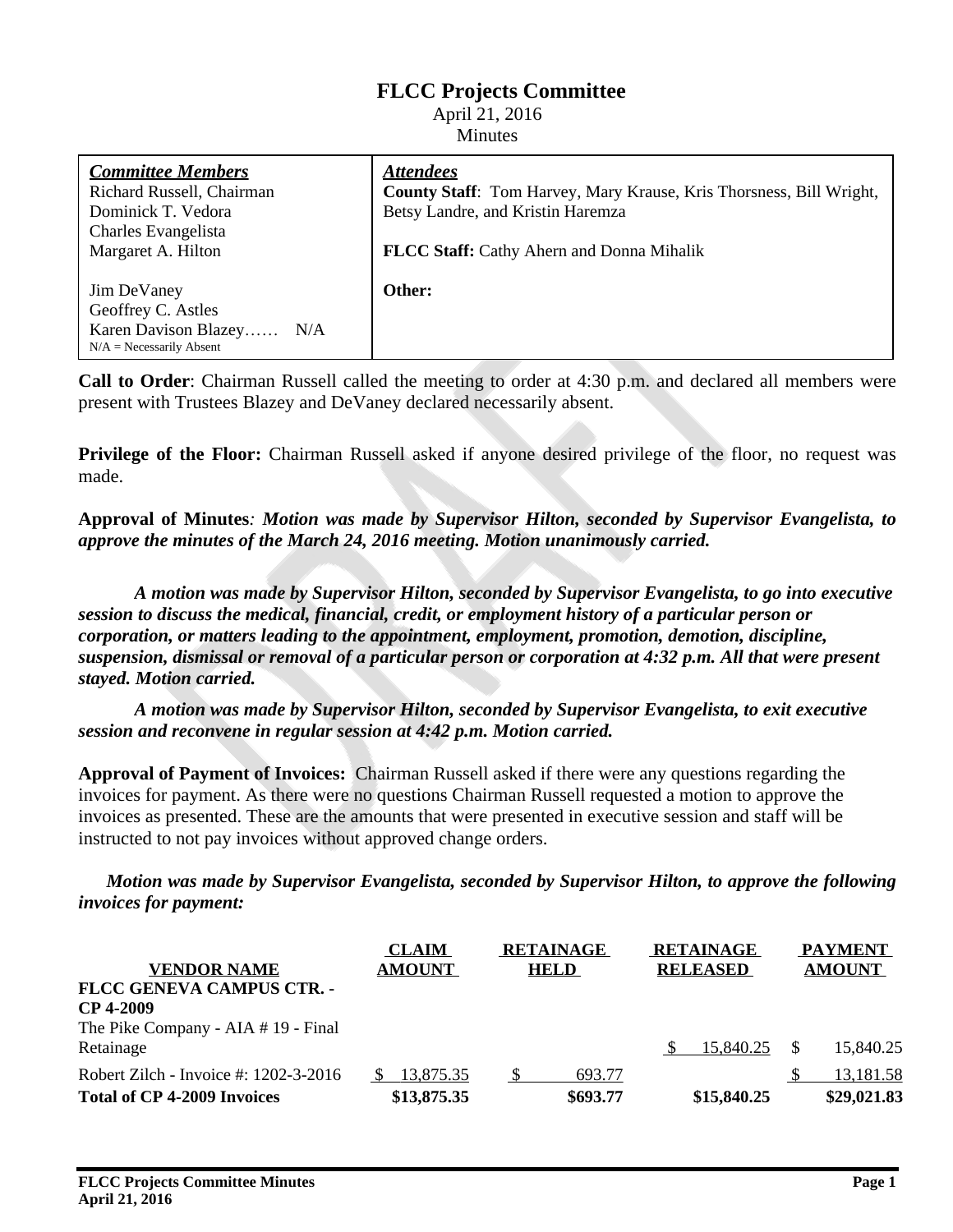| <b>TOTAL INVOICES TO BE PAID:</b>                                                                         |               | \$84,029.42 |               | \$3,544.41 |          | \$19,240.42 | \$99,725.43     |
|-----------------------------------------------------------------------------------------------------------|---------------|-------------|---------------|------------|----------|-------------|-----------------|
| <b>Total of CP 1-2014 Invoices</b>                                                                        | \$            | 57,012.68   | \$            | 2,850.64   | \$       | 992.75      | \$<br>55,154.79 |
| James & Son Construction, Inc.                                                                            | $\mathcal{S}$ | 37,157.68   | $\mathcal{S}$ | 1,857.89   |          |             | \$<br>35,299.79 |
| Siemens - Invoice # 5444034085 -<br><b>Retention Release</b>                                              |               |             |               |            | <b>S</b> | 992.75      | \$<br>992.75    |
| <b>FLCC CAPITAL MAINTENANCE</b><br>PROJECT CP 1-2014<br>Siemens - Invoice # 5444040975 -<br>Final Invoice | \$            | 19,855.00   | <sup>S</sup>  | 992.75     |          |             | \$<br>18,862.25 |
| <b>Total of CP 5-2011 Invoices</b>                                                                        | \$            | 8,441.39    | \$            |            | \$       | 2,407.42    | \$<br>10,848.81 |
| Landry Mechanical - AIA #: 5                                                                              |               | 8,441.39    |               |            |          |             | \$<br>8,441.39  |
| Binder Electric - AIA #: 15                                                                               |               |             |               |            | -S       | 2,407.42    | \$<br>2,407.42  |
| <b>FLCC CAPITAL MAINTENANCE</b><br>PROJECT CP 5-2011                                                      |               |             |               |            |          |             |                 |
| <b>Total of CP 1-2012 Invoices</b>                                                                        | \$            | 4,700.00    |               |            |          |             | \$<br>4,700.00  |
| FLCC CAPITAL MAINTENANCE<br>PROJECT CP 1-2012<br>Graybar - Cree LED Lighting - Inv. #:<br>984505091       | -S            | 4,700.00    |               |            |          |             | 4,700.00        |

#### **FLCC Capital Maintenance Projects (2008-2015):**

**Resolution: Capital Project No. 1-2014 – Authorizing Contract with Envoy Environmental, Inc. for Asbestos Air Sampling and Visual Inspection for C318 Chemistry Lab – 2014 FLCC Capital Maintenance Project**

*Motion was made by Supervisor Evangelista, seconded by Supervisor Hilton, to approve the foregoing resolution. Motion unanimously carried.*

This resolution provides air monitoring during the construction of the C318 chemistry lab.

#### **FLCC Geneva Campus Center Project:**

**Resolution: Capital Project No. 4-2009 – Authorizing Budget Transfer and Reimbursement Payment to Finger Lakes Community College for Data and Communications Costs – FLCC Geneva Campus Center Project**

*Motion was made by Supervisor Vedora, seconded by Supervisor Hilton, to approve the foregoing resolution. Motion unanimously carried.*

This resolution is for Axcess Ontario to bring fiber into the Geneva Campus Center.

### **FLCC Viticulture Building Project:**

**Project Update:** Ms. Landre also reported that the staff at FLCC will be building a trailer that they need at the Viticulture center. This will come in under budget for this item. Ms. Ahern also talked about needed to look into a small air conditioning unit to be placed in the wine storage area.